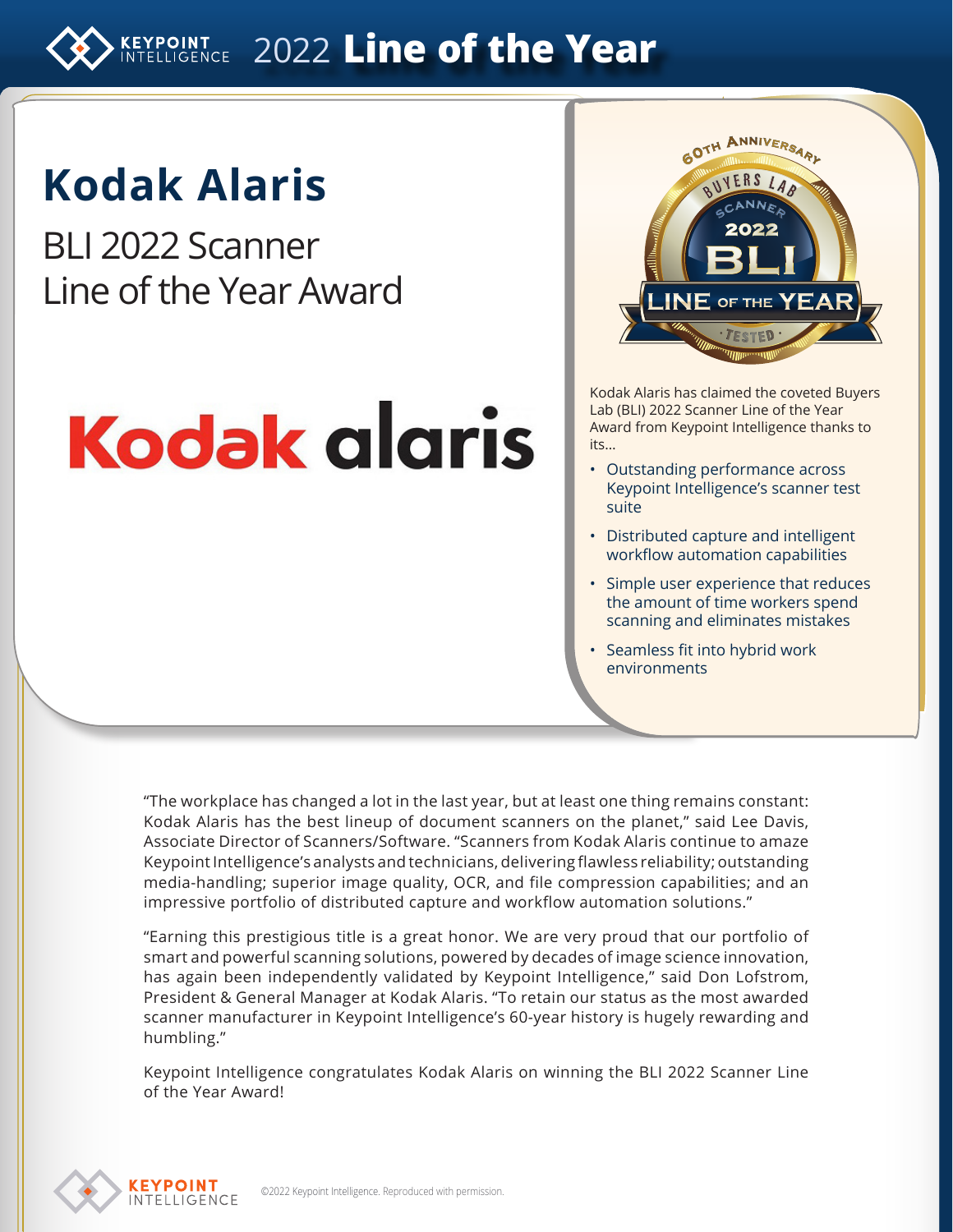

# Outstanding Reputation

BLI Pick Award-winning Kodak Alaris devices that contributed to this award:

**Alaris E1000 Series:** Outstanding Scanner for SMBs

**Alaris S2000 Series:** Outstanding Departmental Scanner

**Kodak S3000 Series:** Outstanding Departmental Scanner

**Kodak Alaris i4650:** Outstanding A3 High-Volume Production Scanner

**Kodak Alaris i4850:** Outstanding Budget-Friendly A3 High-Volume Production Scanner

**Kodak Alaris i5650:** Outstanding High-Volume Production Scanner



**Kodak Alaris E1035**

# Outstanding Performance

### *Highly Reliable*

Scanners from Kodak Alaris can reliably scan just about any document you throw at them. We have run 1,527,500 sheets of paper through 16 scanners from Kodak Alaris and, in that entire time, we counted five jams—that's a jam rate of 0.00000327%.

### *Marvelous Media-Handling*

Scanners from Kodak Alaris can capture just about any document you throw at it. Every device that Keypoint Intelligence has tested has earned an Excellent or Very Good rating for media-handling.

Notable media-handling features and functionalities:

- Intelligent document protection
- Active-feed technology
- Staple detection
- Ultrasonic double-feed detection
- Optional controlled stacking deflector
- Optional passport scanning attachment



#### **Kodak Alaris S3120**

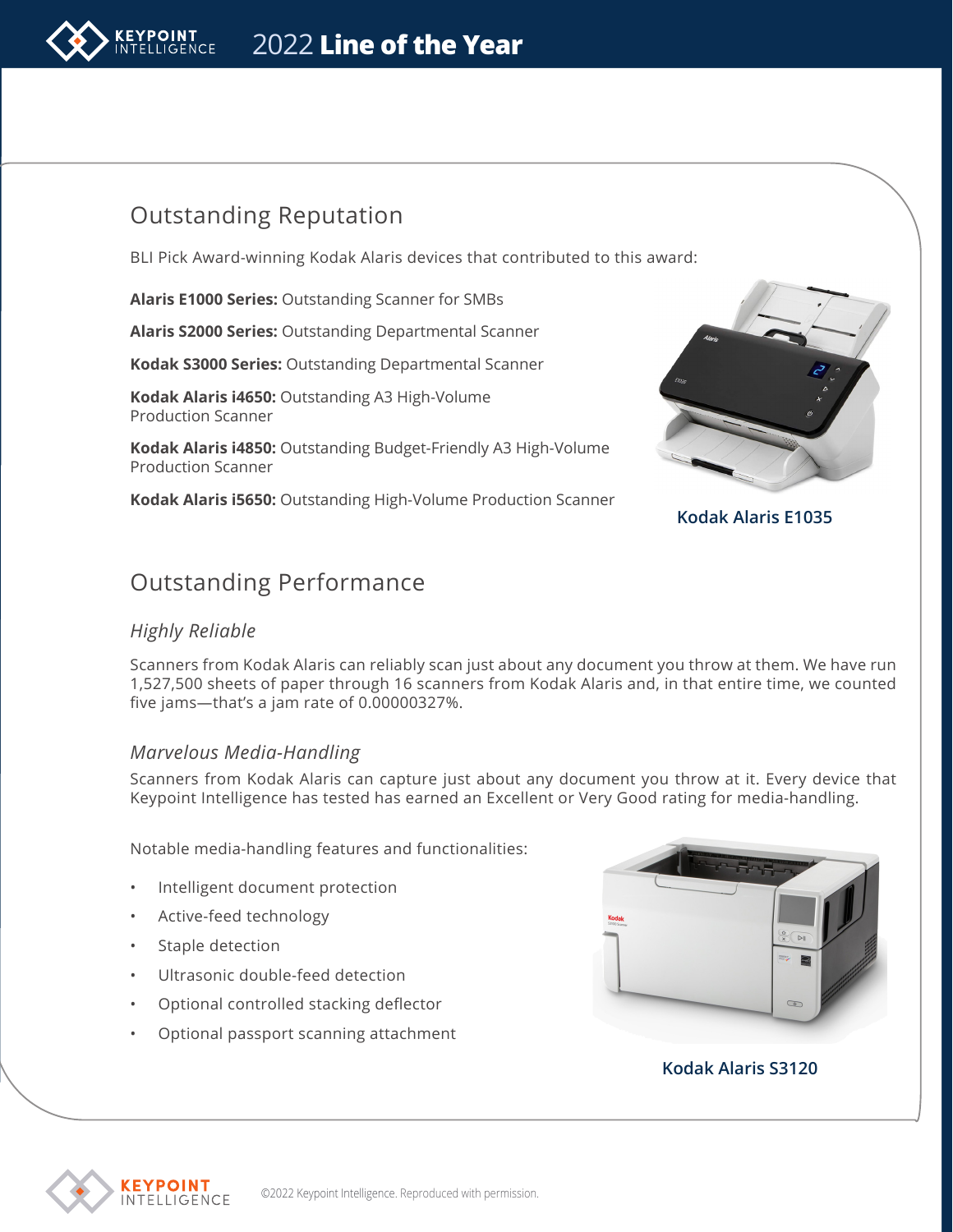

## *Outstanding Image Quality and Pinpoint Accuracy*

All scanners from Kodak Alaris tested by Keypoint Intelligence earned an Excellent or Very Good rating in Image Quality. Each device is powered by Alaris and leverages Perfect Page technology, which automatically applies the optimal image enhancement settings to each scanned document, so users don't have to. Scanners from Kodak Alaris are also among the best performers in Keypoint Intelligence's color dropout. This, combined with Perfect Page technology, are key contributors to Kodak Alaris's high OCR accuracy.

As "scan to process" becomes more and more popular of a use case for scanning, the ability to extract information reliably and accurately from documents will become more important. Scanners from Kodak Alaris are routinely among the most accurate in their respective classes, which means they can be relied upon to accurately read and extract information from all documents and send it to where it's needed next.

#### *Impressive Compression*

Businesses are increasingly reliant on the cloud to manage content and power business processes. Scanners from Kodak Alaris leverage outstanding compression capabilities, reducing storage costs and accelerating transmission time without eating up a lot of bandwidth. Scanners from Kodak Alaris are among the best performers in Keypoint Intelligence's file-size testing.

# Distributed Capture That Shines

#### *Melding with Hybrid Work*

The hybrid workplace is here to stay. According to Keypoint Intelligence's Future of Office Survey, 56% of workers prefer to work remotely at least part time. But with a new way of working comes new problems, including issues with scanning. It doesn't help that 56% of workers reported increased scanned volumes since they started working remotely.

Kodak Alaris offers an outstanding lineup of distributed capture technology to help businesses connect workers, information, and business processes in a hybrid work setting. In fact, Kodak Alaris took home Keypoint Intelligence's first-ever BLI 2021-2022 PaceSetter Award in Distributed Capture.

Kodak Alaris's distributed capture technology includes:

*Alaris Info Input Solution* is web-based document capture, recognition, indexing, data validation, and routing software. The solution is perfect for automating business processes that start at the scanner and for facilitating a secure and reliable distributed scanning environment.

*Alaris INfuse Smart Connected Scanning Solution* is a unique combination of hardware (Alaris INfuse AX scanners) and software (Alaris INfuse Management Software) that enables MSPs, ISVs, and integrators to deploy a distributed scanning ecosystem alongside their business process solutions. Alaris INfuse AX scanners offer PC-less scanning and enables workers to kick off workflows with the touch of a button. The device even informs workers if scanned images were properly indexed and routed properly at the point of capture, so workers can catch and address any mistakes right away.

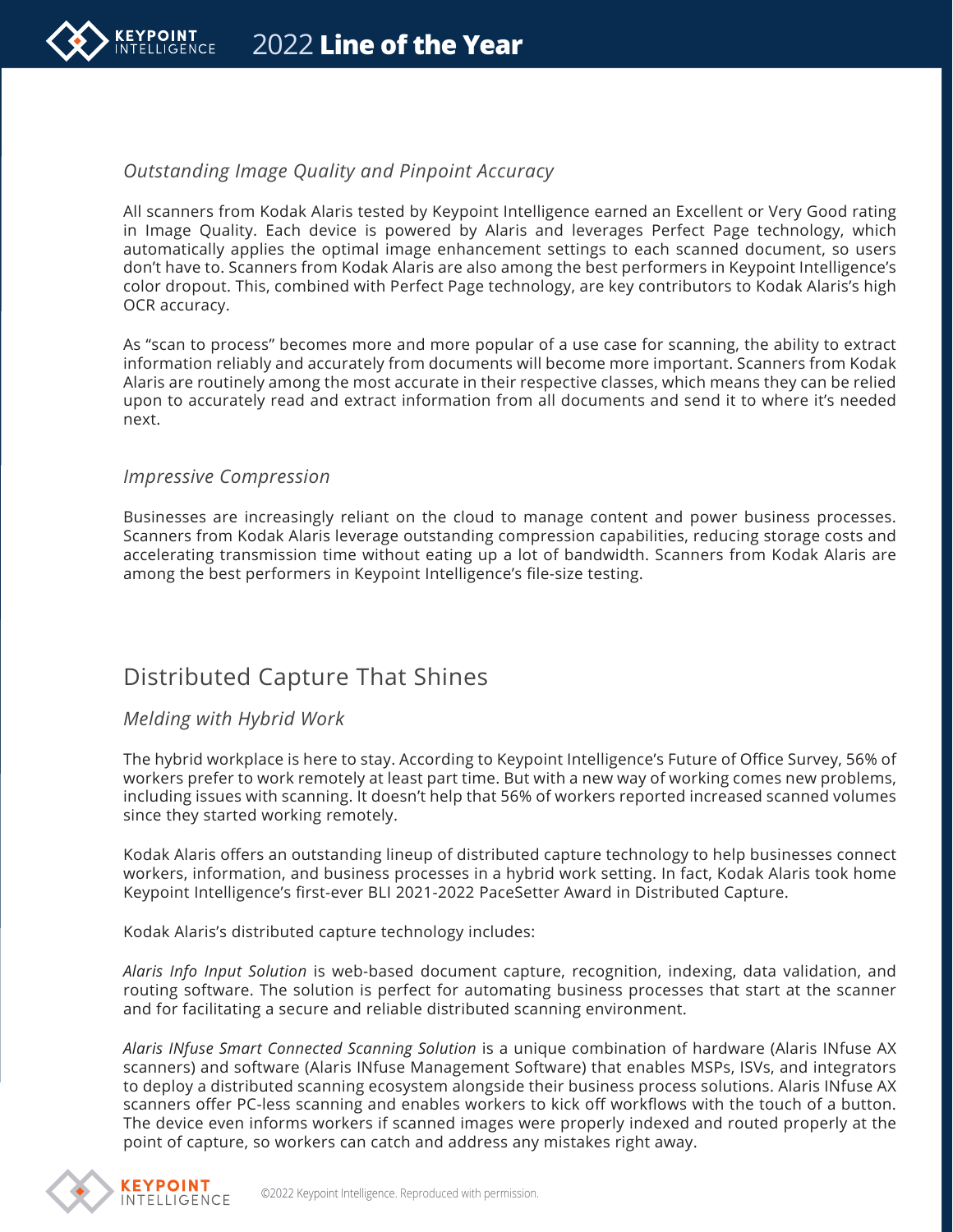

*Alaris Asset Management Software* enables businesses to manage their fleet of Kodak Alaris scanners through a single solution.

*S3000 RESTful API* directly connects S3000 series scanners with web applications and enhance the user experience.

*EasySetup* simplifies device configuration tasks by enabling users to configure devices by scanning a single QR code. ISVs, integrators, and MSPs can set up end users, configure devices, and manage entire fleets of Alaris scanners remotely through the Alaris INfuse Management software.

*Secure-Boot Solution* ensures that only trusted firmware can be loaded on supported devices, which prevents adversaries from taking control of the device using unauthentic firmware.

# Software Suite and Workflow Automation Deliver a Great User Experience

Kodak Alaris offers some of the most impressive scanning solutions that Keypoint Intelligence has seen, enabling businesses to distribute automated document scanning and workflow capabilities to the point of capture, wherever that may be—important capabilities for the hybrid workplace era.

*Alaris Smart Touch* is a scan utility bundled with all Kodak Alaris scanners that offers basic workflow automation. Smart Touch enables users to create customized scanning profiles to streamline and standardize frequently recurring tasks, eliminating mistakes that can create big problems downstream and freeing workers from mundane scanning tasks so they can focus on higher-level tasks.

*Alaris Capture* Pro delivers advanced document capture/routing and batch processing capabilities. The solution leverages barcode recognition capabilities to automate batch separation and document indexing processes. Other standout features include quality control tools to reduce mistakes during data entry processes, mark detection tools for enhanced forms processing, and connectors with tons of popular software.